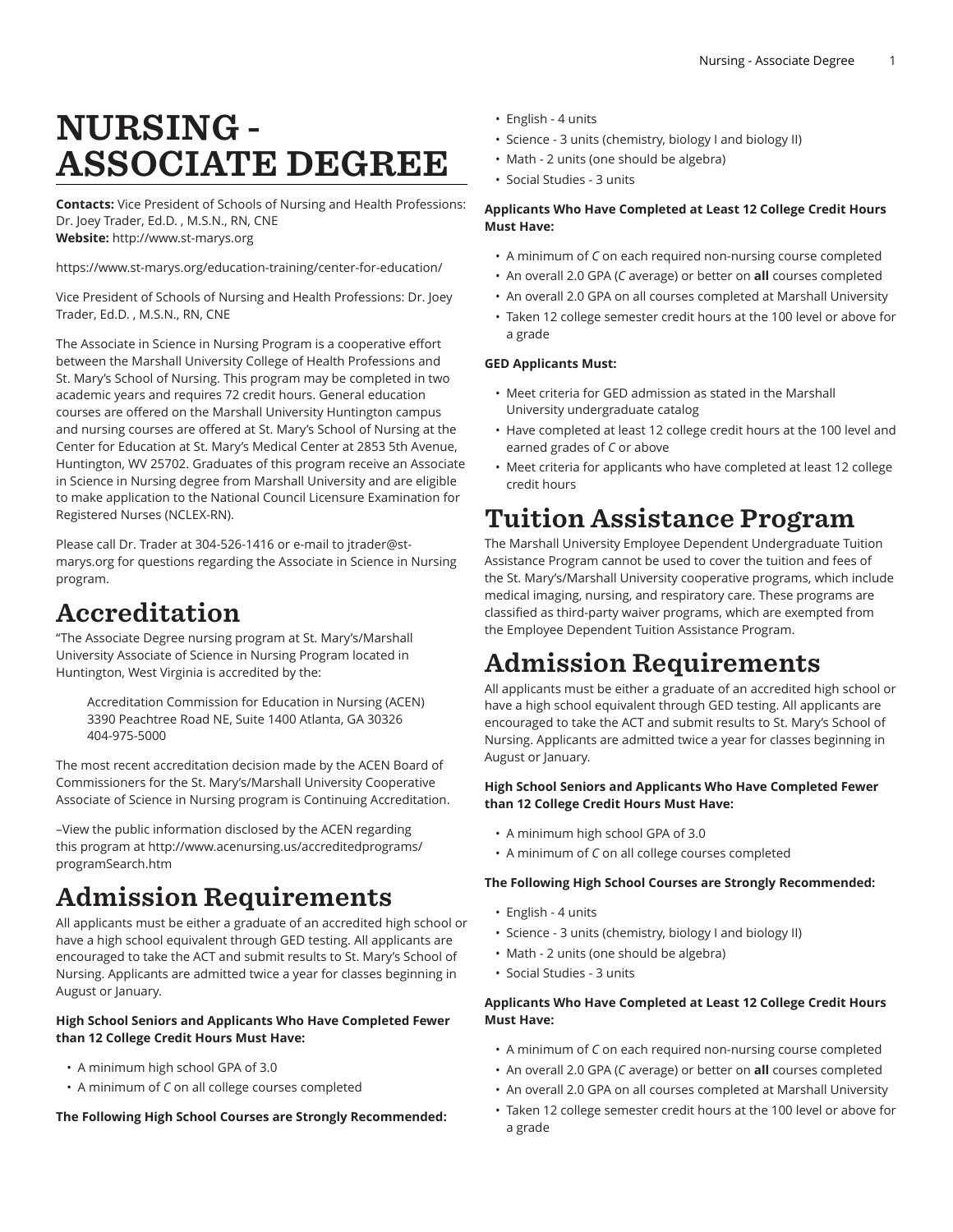## **GED Applicants Must:**

- Meet criteria for GED admission as stated in the Marshall University undergraduate catalog
- Have completed at least 12 college credit hours at the 100 level and earned grades of *C* or above
- Meet criteria for applicants who have completed at least 12 college credit hours

Students fully admitted into the A.S.N. program are exempt from the Core and instead complete a customized general education, as noted below.

| Code | <b>Title</b> | Credit       |
|------|--------------|--------------|
|      |              | <b>Hours</b> |

### **General Education**

| ENG 101 $\rightarrow$ | <b>Beginning Composition</b>              | 3              |
|-----------------------|-------------------------------------------|----------------|
| ENG 201               | <b>Advanced Composition</b>               | 3              |
| <b>CHM 205</b>        | General, Organic, and Biochem             | 3              |
| <b>PSY 2011</b>       | Introductory Psychology (CT) <sup>1</sup> | 3              |
| <b>BSC 227</b>        | Human Anatomy <sup>1</sup>                | $\overline{4}$ |
| <b>BSC 228</b>        | Human Physiology                          | 4              |
| <b>Major-Specific</b> |                                           |                |
| <b>BSC 250 1</b>      | Microbiol & Human Disease                 | 4              |
| <b>DTS 210</b>        | <b>Nutrition</b>                          | 3              |
| <b>PSY 311</b>        | Child Development                         | 3              |
| <b>NUR120</b>         | Introduction to Nursing                   | 8              |
| <b>NUR 220</b>        | <b>Health Alterations L</b>               | 8              |
| <b>NUR 225</b>        | <b>Psychiatric Nursing</b>                | $\overline{4}$ |
| <b>NUR 230</b>        | <b>Health Alterations II</b>              | 7              |
| <b>NUR 235</b>        | Maternal-Child Nursing                    | 6              |
| <b>NUR 241</b>        | <b>Health Alterations III</b>             | 9              |

1 Prior to taking the first nursing course, students must have completed these courses. Because these courses are prerequisites to admission in the ASN, these courses are not reflected in the two-year plan.

# Major Information

- Students are required to know and track their degree requirements for graduation or for entrance to a professional school.
- Course offerings and course attributes are subject to change semesters. Please consult each semester's schedule of courses for availability and attributes.
- Every NUR course is taught every semester and the support courses are taught as such as well.

# Courses

### **NUR 120 Introduction to Nursing 8 Credit hours**

Indroduce the nursing role and use of the nursing process in assisting adult clients to meet basic needs. Clinical in- cluded.

**Pre-req:** BSC 227 with a minimum grade of C and CHM 205 with a minimum grade of C and ENG 101 with a minimum grade of C and PSY 201 with a minimum grade of C and BSC 228 (may be taken concurrently) with a minimum grade of C and DTS 314 (may be taken concurrently) with a minimum grade of C and PSY 311 (may be taken concurrently) with a minimum grade of C.

**Concurrent PR:** BSC 228 and DTS 314 and PSY 311

**Grade Mode:** Normal Grading Mode

#### **NUR 220 Health Alterations I 8 Credit hours**

Focus is on nursing care of adult clients responding to potential and actual health alterations. Clinical included. (PR: NUR 120) **Pre-req:** NUR 120 with a minimum grade of C and BSC 250 (may be taken concurrently) with a minimum grade of C. **Concurrent PR:** BSC 250 **Grade Mode:** Normal Grading Mode

# **NUR 225 Psychiatric Nursing 4 Credit hours**

Focus is on the nursing role in caring for clients with alterations of psychosocial functioning. Clinical included. (PR: NUR 220) **Pre-req:** NUR 120 with a minimum grade of C. **Grade Mode:** Normal Grading Mode

# **NUR 230 Health Alterations II 7 Credit hours**

Focus is on nursing care of adult clients with health alterations of specific physiological systems. Role requirements and processes utilized in managing groups of clients in introduced. Clinical included. (PR: NUR 220) 5 hours theory/ 2 hours lab.

**Pre-req:** NUR 120 with a minimum grade of C and NUR 220 with a minimum grade of C.

**Grade Mode:** Normal Grading Mode

## **NUR 235 Maternal-Child Nursing 6 Credit hours**

Focus is on the nursing role utilized in promoting health and caring for the child bearing family and pediatric clients. Clinical included. (PR: NUR 220)

**Pre-req:** NUR 220 with a minimum grade of C and NUR 225 with a minimum grade of C.

**Grade Mode:** Normal Grading Mode

## **NUR 241 Health Alterations III 9 Credit hours**

focus is on nursing care of adult clients with health alterations of specific physiological systems. Clinical included. (PR: NUR 230) **Pre-req:** NUR 230 with a minimum grade of C and NUR 235 with a minimum grade of C.

**Grade Mode:** Normal Grading Mode

- General Education Course

# Courses to be Completed prior to ASN Major

These courses MUST be completed prior to entering the A.S.N. major and can be taken during summer, fall or spring semester, depending on class availability.

| Code              | Title                         | Credit<br>Hours |
|-------------------|-------------------------------|-----------------|
| ENG 101 $\bullet$ | Beginning Composition         |                 |
| <b>CHM 205</b>    | General, Organic, and Biochem | $\mathcal{L}$   |